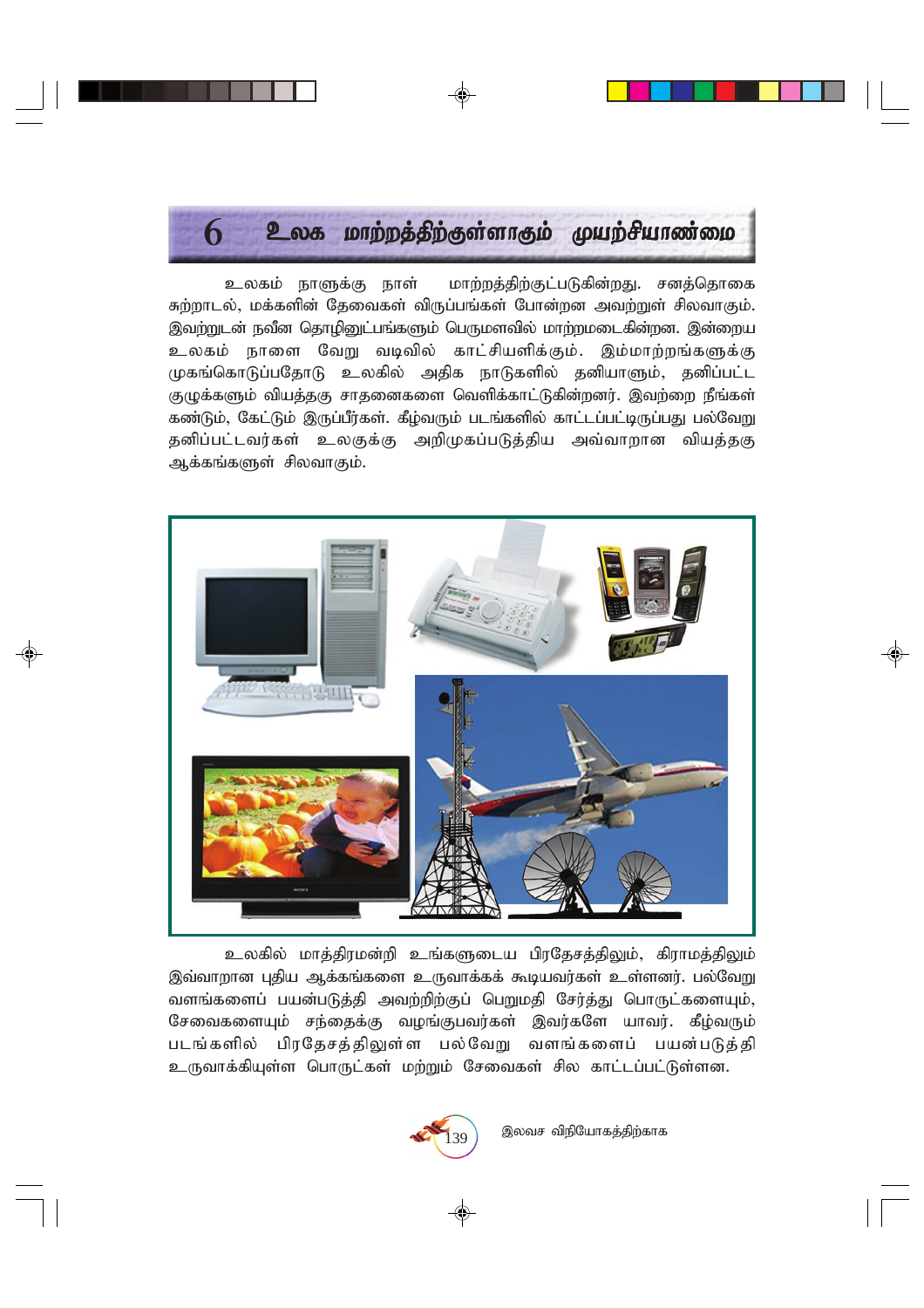இவற்றின் உற்பத்தியாளர்கள் யார் எனப் பார்ப்போம். உங்கள் தேவைகளை நிறைவு செய்யும் *re;ijiag; gw;wpr; rpwpJ rpe;jpj;* துப் பாருங்கள். அங்கு பல கொள் வனவாளர்கள் இருப்பதைப் போல் விற்பனையாளர்களும் பலர் இருப் பார்கள். இப்போட்டிச் சந்தைக்கு  $\boldsymbol{\mathrm{\mathfrak{g}}}$ வ்வொரு நாளும் திரளும் புதிய உற்பத்தியாளர்கள் பல்லாயிரக் கணக்காகும். ஒரே தேவையை பூர்த்தி செய்யக்கூடிய ஒரே வகை யான பொருட்களாக இருந்தாலும் *mtw;iwg; gy;NtW tbtq;fspy;*

முன்வைப்பார்கள். அவற்றுள் அதிகமானோர் தங்களின் உற்பத்தியில் நவீனத்துவம், ்கவர்ச்சி, நீடித்த பாவனை போன்றவற்றுடன் முன்வைப்பதனால் அவர்கள் வெற்றியடைவார்கள். இவ்வாறு வெற்றி அடைபவர்கள் புதிய வழியில் சிந்திக்கும், பார்க்கும், செயற்படும் நபர்களாவார். இவர்களையே நாம் **முயற்சியாளர்** எனக் கூறுகின்றோம்.

# *Kaw;rpahsd; Kaw;rpahsd;*

- $\Leftrightarrow$  சமூகத்தின் தேவைகளை அறிந்து கொள்வதன் மூலமும்
- **்** இடர், உறுதியற்ற தன்மை போன்றவற்றிற்கு முகம் கொடுப்பதன் மூலமும்<br>� வளங்களை வினைக்கிறனம் விளைகிறனம் ഉ. பை யகாக சுடிபடுக்குவுகள்
- வளங்களை வினைத்திறனும் விளைதிறனும் உடையதாக ஈடுபடுத்துவதன் மூலமும் பொருள் அல்லது சேவையைச் சமுகத்துக்கு வழங்கும் ஒருவரே *Kaw;rpahsu; Mthu;.*

வணிகத்துறையில் மாத்திரமின்றி பொருளாதாரத்தின் பல்வேறு இடங்களில் பல்வேறு கருமங்களைச் செய்யும் முயற்சியாளர்கள் காணப்படுகின்றனர். இவர்களில் சிலர் பண ரீதியான இலாபத்தை உழைக்கும் நோக்கில் ஈடுபடுவார்கள். சிலர் பண ரீதியான இலாபத்தை நோக்காகக் கொள்ளாமல் சமூகநல நோக்கில் ஈடுபடுகின்றனர். இவ்வகையான முயற்சியாளர்கள் நலன்புரிச் சேவைகளை நோக்காகக் கொண்டு செயற்படுபவர்கள். இவர்கள் எல்லோரும் *r%fj;jpw;Fg; nghUis my;yJ Nritia toq;Ftjw;fhfr; nraw;* படுபவர்கள் ஆவர். இவர்கள் தாம் வழங்கும் புதிய பொருளில் அல்லது சேவையில் உள்ள விசேடத்துவம் அல்லது புதுமை காரணமாக திறனான *Kaw;rpahsuhf Mfpd;wdu;.*

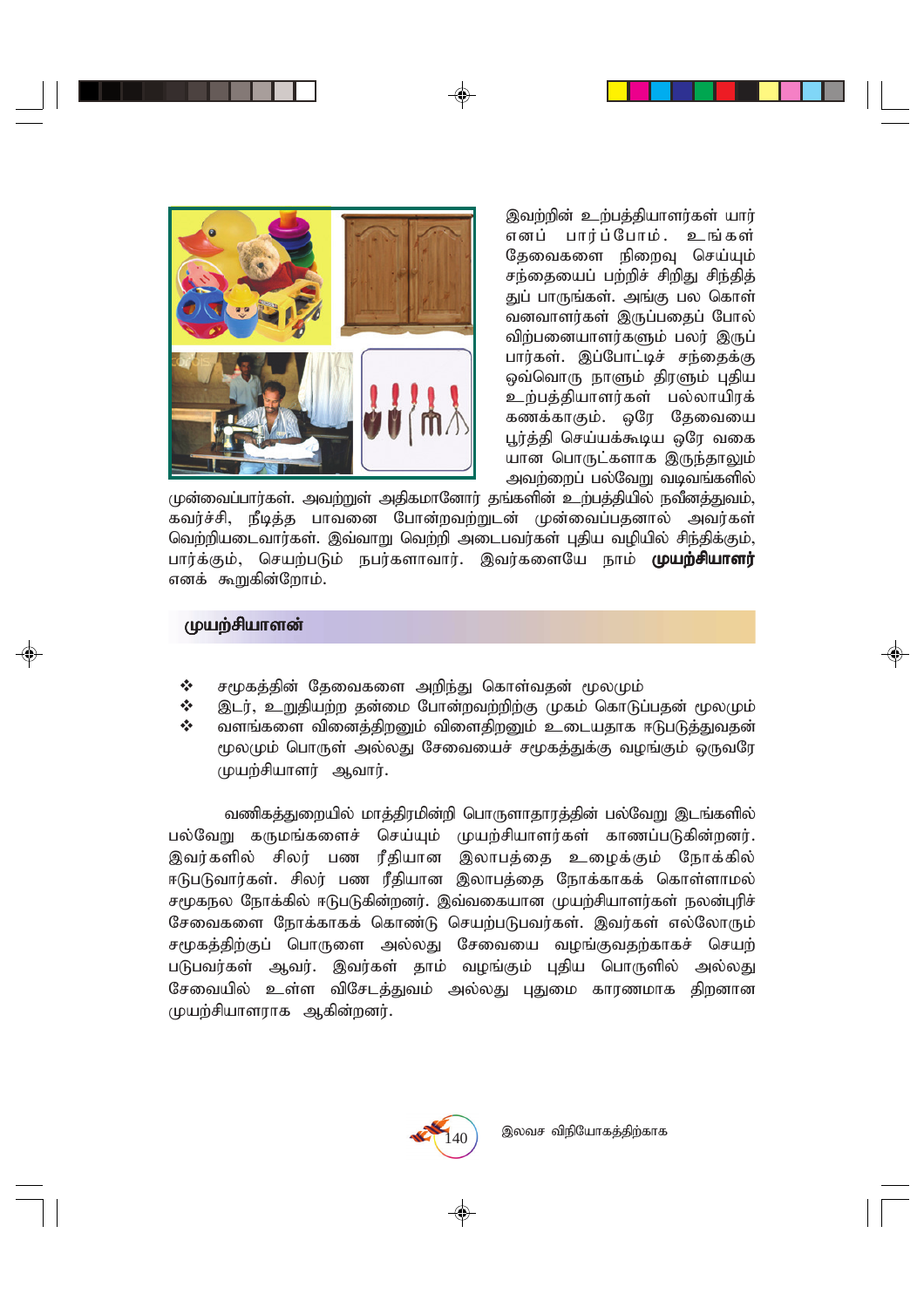# $\theta$ சியற்பா $\theta$  6.1

<mark>உங்கள் பிரதேசத்தில் பல்வேறு கருமங்களில் ஈடுபடுகின்ற</mark> முயற்சியாளர்களைத் தேடியறிந்து பட்டியல் ஒன்றைத் தயாரியுங்கள் <mark>அவர்களது நோக்கங்கள், ஈடுபடும் வேலைகள் என்பவற்றுக்கேற்ப</mark> வகைப்படுத்துங்கள்.

# $6.1$  முயற்சியாண்மைப் பண்புகளும், திறன்களும்

தலைவன் ஒருவன் கொண்டுள்ள சிறந்த இயல்புகள் மற்றும் முயற்சி யாண்மைப் பண்புகள் காரணமாக அந்நிறுவனம் குறுகிய காலத்தில் முன்னேற்றமடைய அவர்கள் வணிகத்தின் அல்லது பொருளாதாரத்தின் முதுகெலும்பாகக் கருதப்படலாம். அவரின் திறன் இம் முன்னேற்றத்தில் பிரதிபலிக்கும். முயற்சியாண்மைத் திறன் உள்ள முயற்சியாளர்களுக்குத் தமது வாழ்நாளில் அதிக இலக்குகளை வெற்றிகரமாக அடைய முடியும். *Kaw;rpahsu;fs; njhlu;ghf Nkw;nfhs;sg;gl;l Ma;Tfspd;gb mtu;fsplk; fhzg;glf;\$ba Kaw;rpahz;ikg; gz;Gfs; gytw;iw mwpe;J nfhs;syhk;.* அவற்றுட் சில பின்வருவனவாகும்.

#### புத்தாக்கத்திறன்

முயற்சியாளரொருவரின் ஆக்கத் திறனின் பெறுபேறாக அமைவது*,* புத்தாக்கத்திறன் ஆகும். போட்டியில் வெற்றியீட்டுவதற்கும் சவால்களுக்கு முகம் கொடுப்பதற்கும் பாரிய பிரதிகூலங்களை இல்லாதொழிப்பதற்கும் புத்தாக்கத்திறன் மிக முக்கியமாகும். இதனை மேலும் கற்பதற்குப் பின்வரும் உரையாடலைப் பார்ப்போம்.

சுரேஷ், இம்முறை எமது பாடசாலையின் செயன்முறைத் தொழினுட்பத்திறன் பாடப் போட்டி நிகழ்ச்சியில் பங்குபற்ற நான் எண்ணுகின்றேன். நீயும் கலந்து கொள்வாய் தானே?



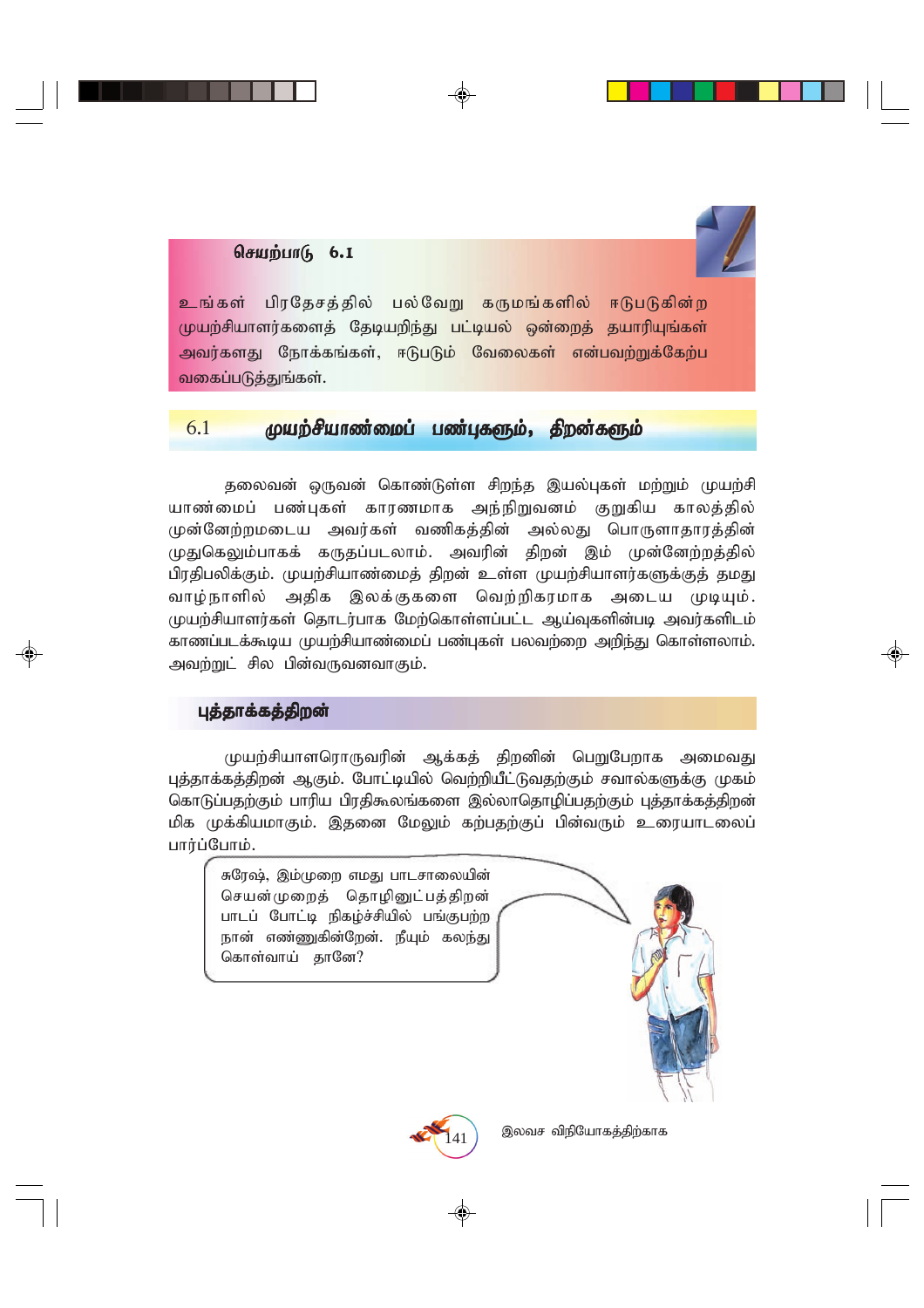

சரி, சரி மகேஷ் நாங்கள் இருவரும்<sup>1</sup> முன்வருவோம். ஆனால், இம்முறை வெற்றி *ngw Ntz;Lk; vd epidj;Jf; nfhz;L* போட்டியில் ஈடுபட வேண்டும். சென்ற முறை போட்டி நிகழ்ச்சியில் முதலாவது இடத்தைப் *ngw;Wf; nfhz;l upahi]g; gw;wp cdf;F* நினைவிருக்கிறதா?

,<br>ஏன் எனக்கு ஞாபகமில்லாமல் அவருடைய செயற்பாட்டைப் பற்றித்தான் எல்லோரும் கதைத்துக் கொண்டோமே! சுரேஷ் நாங்கள் போய் ரியாஸைச் சந்தித்து சில அறிவுரைகளைப் பெற்றுக் கொள் **வோம்.** 



ரியாஸ் இம்முறை பாடசாலையின் செயன்முறைத் தொழினுட்பத்திறன் ஆக்கப் போட்டியில் நாங்கள் இருவரும் ஈடுபடுகின்றோம். அதற்காக உங்களின் .<br>அறிவுரைகளை எதிர்பார்க்கிறோம். நீங்கள் .<br>போட்டியில் வெற்றியீட்டும் இரகசியம் என்ன?

நீங்கள் இருவரும் போட்டியில் பங்கு<sup>)</sup> பற்றுகின்றமை குறித்து மிக்க மகிழ்ச்சி. நான் எப்போதுமே புதுமையை விரும்புபவன். எனவே பார்ப்பவரது இரசனையைத் தூண்டக்கூடிய புதிய படைப்பொன்றை உருவாக்க முனைந்தேன். மாற்றமுறும் உலகில் பழமையானவற்றை மக்கள் விரும்**ப மாட்டார்கள். திறன்மிகு புத்தாக்கங்களையே மக்கள் விரும்புகிறார்கள். எனவே பார்வை** யிடுவோரைக் கவரக்கூடிய புதிய வடிவிலான ஆக்கமொன்றினைச் செய்ய நான் நினைத்<sup>;</sup> தேன். இதன் அடிப்படையில்

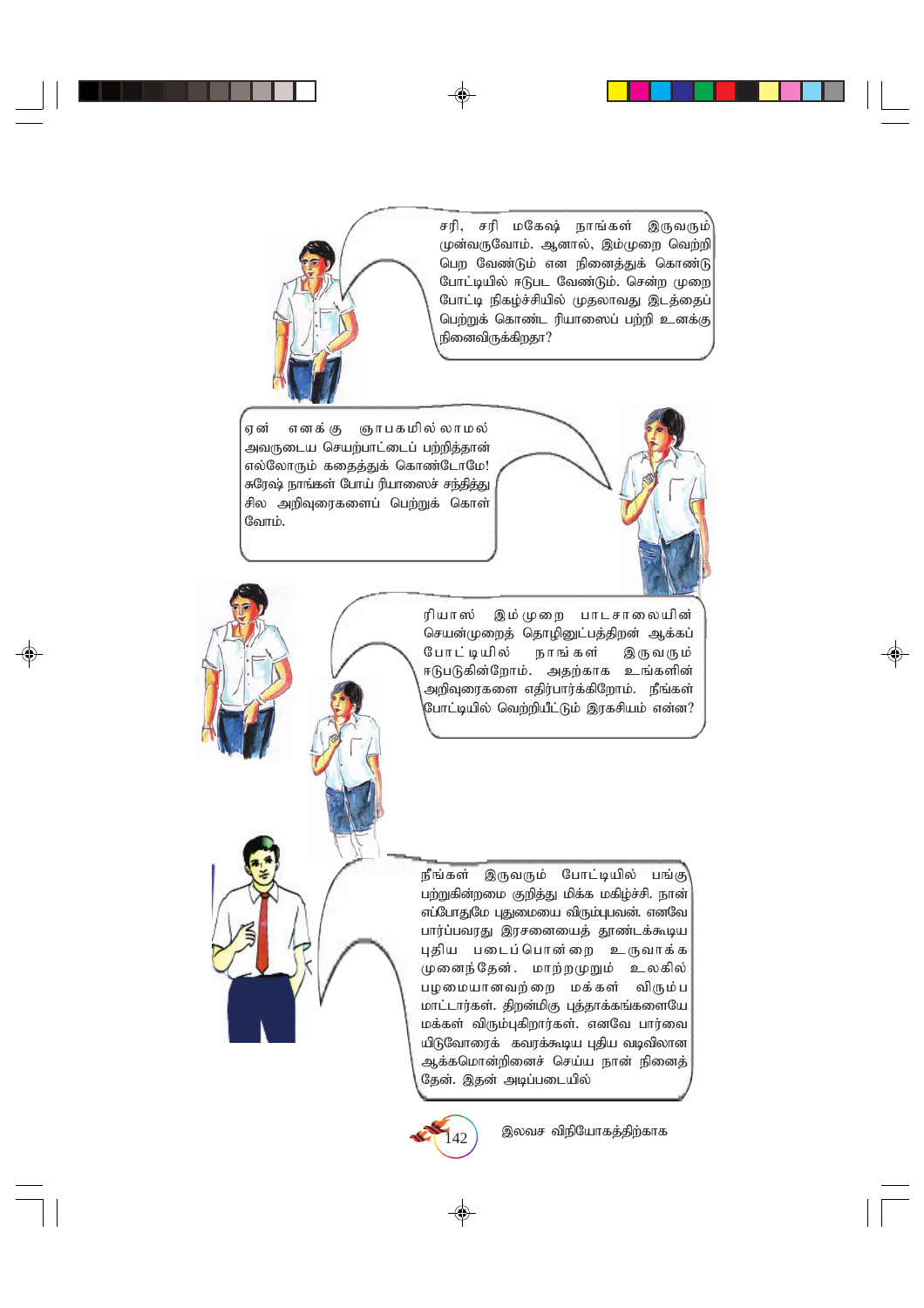- $\mathbf{\hat{P}}$  ஆக்கத்திற்கான திட்டத்தைத் தயாரித்தேன்.
- $\boldsymbol{\dot{\cdot}}$  சூழலில் உள்ள கழிப்பொருட்களைத் தெரிவு செய்தேன்.
- $\boldsymbol{\hat{y}}$  சுவர்ச்சிகரமான அலங்கரிப்புக்காக நிறங்களைப் பயன்படுத்தினேன்.
- $\boldsymbol{\dot{\cdot}}$  *பு*முமையான முறைமைக்கு மாறாக புதுமையை முன்வைத்தேன்.

இதனால்தான் அதிகமானோர் எனது ஆக்கத்தைச் சுற்றி வர நின்று கூடுதலான நேரம் இரசித்துக் கொண்டிருந்தார்கள். இம்முறை நான் இன்னும் வித்தியாசமான முறையில் ஆக்கமொன்றினைச் செய்வதற்குத் திட்டமிட்டுள்ளேன்.

ரியாஸின் நடத்தையிலிருந்து நாம் விளங்கிக் கொள்வது என்னவென்றால் அவர் எப்போதும் புத்தாக்க வழிவகைகளில் சிந்திக்கும், பார்க்கும், செயற்படும் ஒருவராக இருக்கிறார் என்பதாகும். சிறந்த சிந்தனாசக்தி, ரியாஸிடம் காணப்படுகின்றது. இது புத்தாக்கத்திறனாகும். வணிகங்களில் ஈடுபடும் முயற்சியாளர்கள் இவ்வாறான நவீன ஆக்கத்திறன்களை உபயோகித்து உன்னதமான அமைப்பிலே புதிதாக வடிவமைக்கப்பட்டவைகளைச் சந்தைக்கு வழங்குவதன் மூலம் வாடிக்கையாளர்களைக் கவர்ந்தெடுக்க முடிகின்றது. புதுமைப் போக்கிற்கேற்ப உபாயங்களை மேற்கொண்டு விற்பனையை அதிகரித்துக் கொள்கிறார்கள். புதிய நுட்பங்களைப் பயன்படுத்தி சந்தை இடர்களைக் குறைத்துக் கொள்வதன் மூலம் போட்டிக்கு முகம் கொடுத்து கூடுதலான இலாபத்தினையும் ஈட்டிக் கொள்ள முடிகின்றது**.** 

### இடர்களுக்கு முகங்கொடுக்கும் திறன்

இடர்களுக்கு முகம் கொடுத்தல் முயற்சியாளனின் முக்கிய அடிப்படை விடயமாகும். முயற்சியாளனுக்கு இலாபம் கிடைத்தல் அல்லது கிடைக் காமலிருத்தல் தொடர்பாக நிச்சயத்தன்மை இல்லை. இடர்களைக் கணித்து அசாத்தியமானவற்றிலிருந்து விலகி, சாத்தியமானவற்றைச் செயற்படுத்துவதனால், அதிக அனுகூலங்களைப் பெறக்கூடியதாக இருப்பதோடு, பிரதிகூலங்களைக் குறைத்துக்கொள்ளவும் முடிகிறது.

முயற்சியாளர் ஒருவர் இடர்களை எதிர்கொள்ள நேரிடும் சந்தர்ப்பங்கள் சில கீமே காட்டப்பட்டுள்ளன.

- $\Leftrightarrow$  தனது பணத்தை முதலீடு செய்தல்
- $\boldsymbol{\dot{*}}$  புதிய ஆக்கமொன்றினைச் சந்தைக்கு அறிமுகம் செய்தல்
- ❖ செயற்பாட்டிலுள்ள உற்பத்தி முறைகளை மாற்றி வேறு உற்பத்தி முறைகளைத் தெரிந்தெடுத்தல்
- $\mathbf{\hat{y}}$  பாரிய களஞ்சிய முறைகளைக் கொண்டு நடாத்துதல் (செயற்படுத்துதல்)
- $\boldsymbol{\hat{y}}$  இயந்திரங்கள் உபகரணங்களின் உதவியுடன் வேலை செய்தல்.

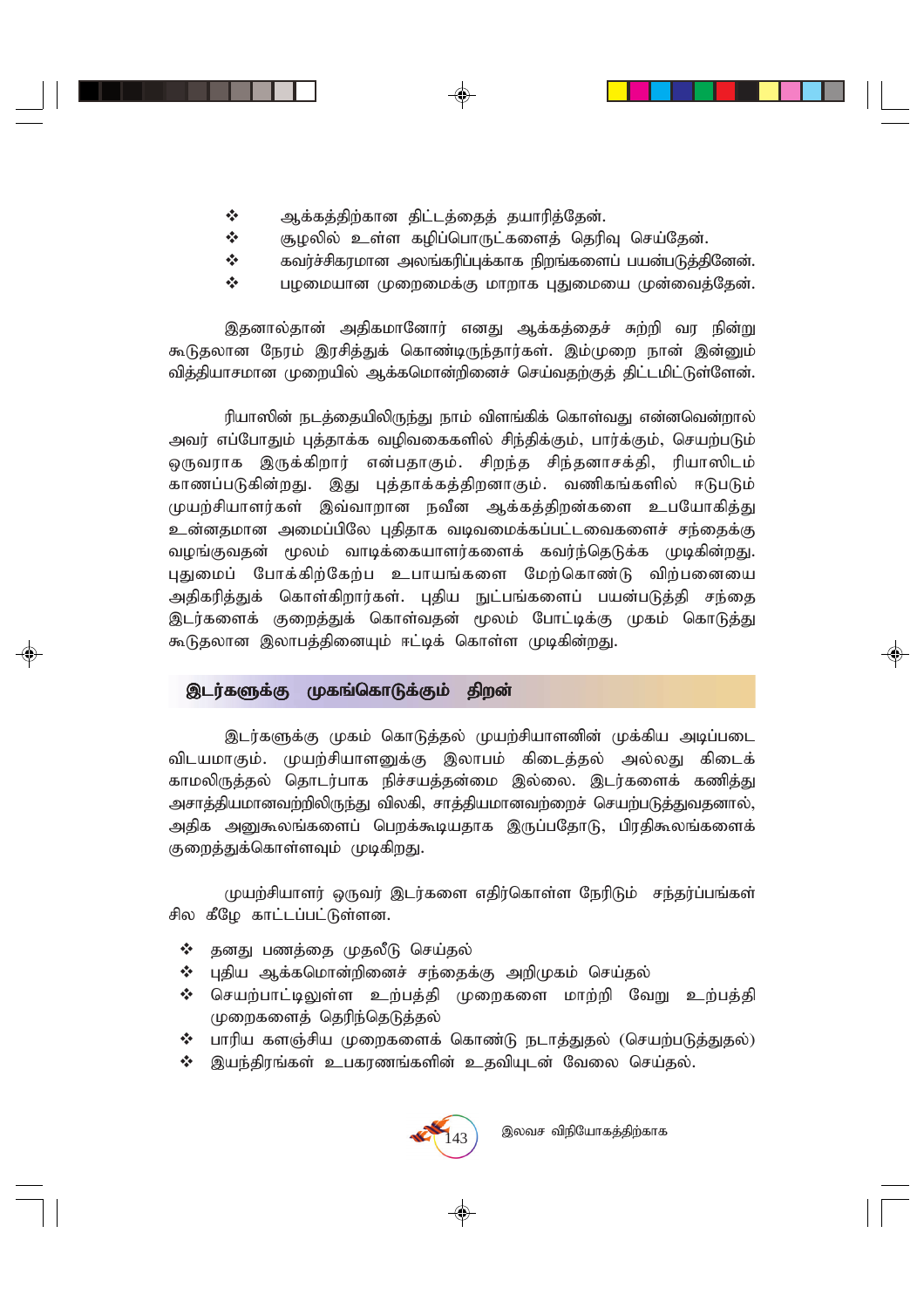அனைத்து சந்தர்ப்பங்களிலும் நிச்சயமற்ற அனுகூல, பிரதிகூல தன்மைகள் இருக்கின்றன. இந்த அனுகூல, பிரதிகூலத் தன்மைகள் பற்றி வெவ்வேறாக கவனத்தில் எடுத்து கூடிய அனுகூலம் தரக்கூடியதும் குறைந்த பிரகூலங்களை உண்டு பண்ணக்கூடியதுமான வழிவகைகளைத் தேர்ந்தெடுப்பதன் மூலம் வெற்றிகரமாக இடர்களுக்கு முகம் கொடுக்க முடியும்.

#### $6a$

நீங்கள் சிற்றளவு வணிகத்தை ஆரம்பித்து சேமித்துக் கொண்ட ரூபா 25,000ஐ இலாபகரமான வகையில் முதலீடு செய்யத் திட்டமிட்டுக் கொண்டிருக்கும்போது உங்களுக்கு சில தகவல்கள் கிடைத்துள்ளன.

|                                                                        | மாதம் |       | 6மாதம் 12மாதம் |
|------------------------------------------------------------------------|-------|-------|----------------|
| வணிக வங்கியொன்றில் சேமிப்புக் கணக்கில் 8%<br>வட்டிக்கு முதலீடு செய்தல் | 26000 | 27040 | 29203          |
| திறைசேரி உண்டியலில் முதலீடு செய்தல்                                    | 26250 | 27500 | 30000          |
| பங்குச் சந்தையில் முதலீடு செய்தல்                                      | 26500 | 25000 | 36000          |

்வணிக வங்கியின் வட்டியானது திறைசேரி உண்டியலிருந்து  $f$ கிடைக்கும் வட்டியை விடக் குறைவு. வணிக வங்கிகளிலிருந்து எந் நேரத்திலும் பணத்தை மீளப் பெற முடியும். முதலீட்டு வழிகள் இரண்டும் பாதுகாப்பானவை. பங்குச் சந்தையில் பங்குகளின் விலை எப்பொழுதும் கூடிக்குறையும் தன்மை <mark>உடையது. இதனால் கிடைக்கக்கூடிய இலாபம் கூடிக்குறைந்து காணப்படும்.</mark> இம்முதலீட்டு முறை மூன்றிலும் இடரைக் கருத்திற் கொண்டு உங்கள் <mark>பண</mark>த்தை முதலீடு செய்வதற்குப் பொருத்தமான முறையினைத் தெரிவு **செய்க.** 

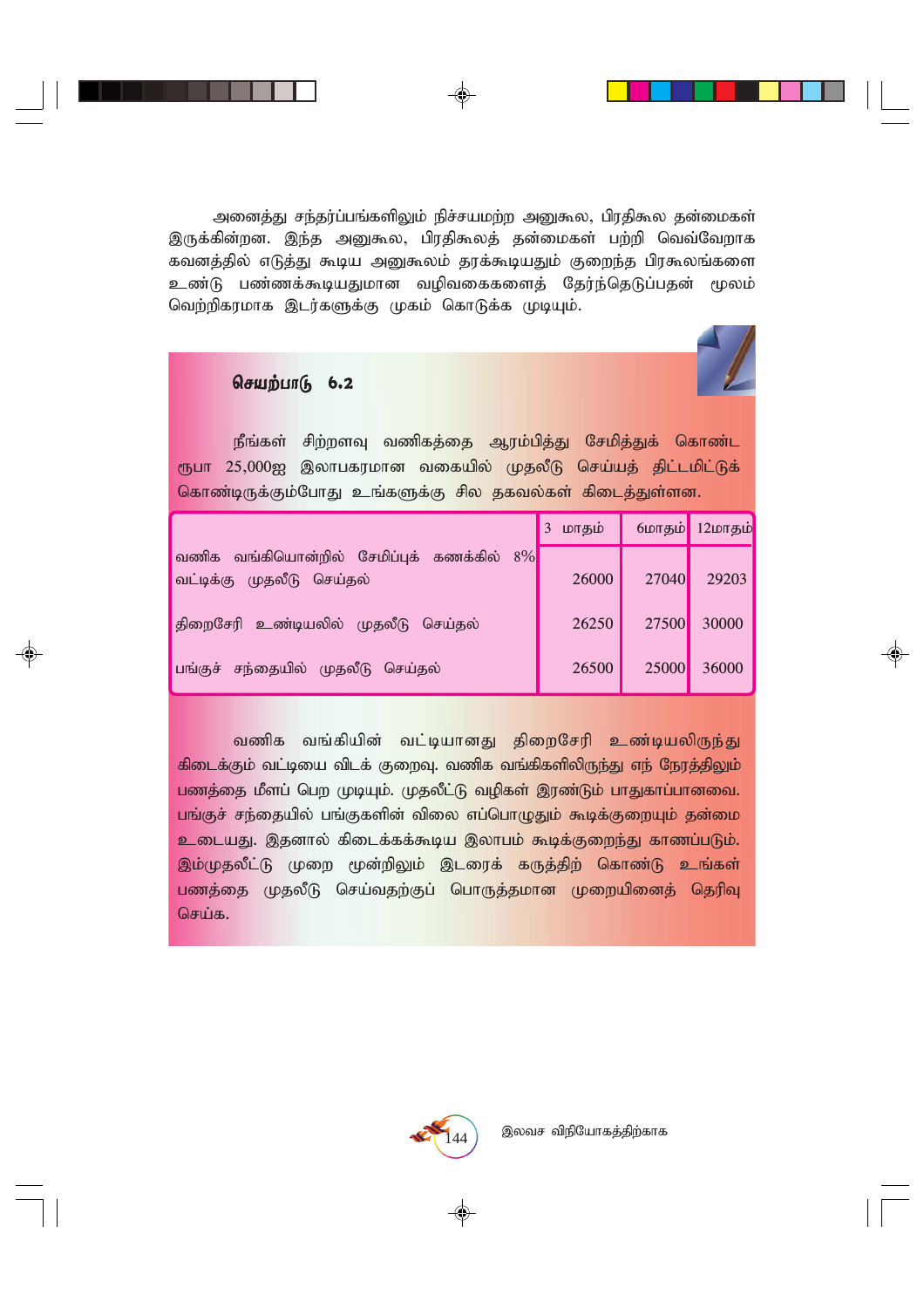# *தீ*ர்மானம் எடுக்கும் திறன்

தீர்மானம் எடுக்கும் திறன் சிறந்த தலைமைத்துவத்துடன் கூடிய முயற்சியாளரிடமுள்ள விசேட குணாதிசயமாகும். தான் தலைமைத்துவம் வகிக்கும் வணிகத்தில் அல்லது நிறுவனத்தின் செயற்பாடுகளைக் கொண்டு நடாத்துவதற்கும் தனது இலக்கை அல்லது குறிக்கோளை அடைவதற்கும் இது *மி*கவும் உறுதுணையாக இருக்கும்.

#### கந்தையா முதலாளியின் கதை

<u>ஐ</u>யா, நான் எனது தொழிலாகச் செய்தது இடியப்ப வியாபாரமாகும். காலையில் தொமிலுக்குச் செல்பவர்கள் எல்லோரும் எனது கடைக்கு வந்து இடியப்பம் சாப்பிட்டுவிட்டுத்தான் செல்வார்கள். எனினும், நான் எதிர்பார்த்தது போன்று அவ்வியாபாரத்தைச் செய்ய முடியாது போய்விட்டது. ஒவ்வொரு நாளும் இடியப்பம் மீதமாகியது. இதற்கு என்ன காரணம் என்று ஆராய்ந்து பார்த்தேன்.

- $\boldsymbol{\hat{y}}$  காலையில் அவசர அவசரமாக வேலைக்குப் போகின்றவர்களுக்கு, *rhg;gpl;Ltpl;Lr; nry;tjw;F Neuk; Nghjhik.*
- ❖ விற்பனை நிலையத்திலுள்ள உணவு பரிமாறும் பீங்கான், கோப்பைகள் தூய்மையாக இருக்குமா என பலருக்கு நம்பிக்கையின்மை.

இவை இரண்டிற்குமான தீர்வாக இடியப்பத்தை 10,15,20 எனப் பொதி செய்து விற்றேன். தொழில்புரியும் இடங்களுக்குக் கொண்டு சென்று சாப்பிட முடியும் என்பதனால் இவ்வாறு செய்தேன். இச்செயற்பாட்டால் அனைத்து இடியப்பபங்களும் விற்கப்பட்டன. எனது இலக்கையும் தாண்டி வருமானம் அதிகரித்தது.

கந்தையா முதலாளி தூர சிந்தனையோடு பொருத்தமான முறையில் தீர்மானம் எடுத்ததால் வெற்றியடைந்தார் என்பதற்குப் பல சான்றுகள் உள்ளன.

- $\div$  கீர்மானமெடுக்கும் செயற்பாடு உண்டு என்றும்
- $\boldsymbol{\dot{\cdot}}$  பொருத்தமான தீர்மானம் எடுப்பதால் வெற்றி உண்டு என்றும்
- $\boldsymbol{\hat{y}}$  பிரச்சினைகளுக்கான நல்ல தீர்வு, சரியான தீர்மானம் எடுத்தல் எனவும் குறிப்பிடமுடியும்.

கந்தையா முதலாளியைப் போன்று பல்வேறுபட்ட நபர்களுக்கு *gy;NtWgl;lJiwfspy; gpur;rpidfs; Vw;glf;\$Lk;. vdNt> gpur;rpidfisj;* தீர்க்கக் கூடிய முறைகளை நாங்கள் கற்றுக் கொள்ள வேண்டும்.

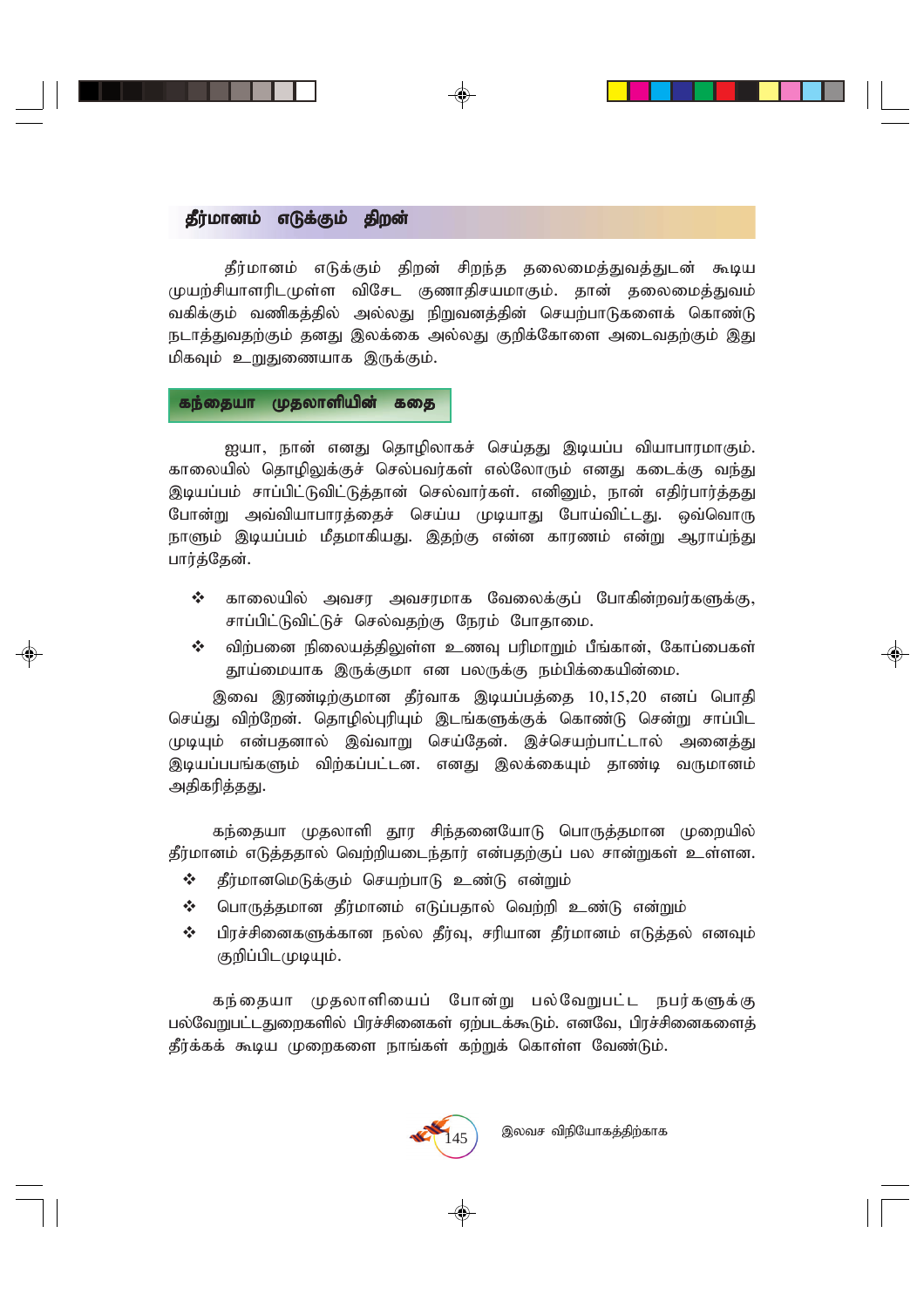# $\theta$ சியற்பா $(\theta, 6.3)$

நீங்கள் பலவருடங்களாகச் சுயதொழிலாகத் தையல் தொழிலை **நடாத்தி வரும் ஒருவராக நினைத்துக் கொள்ளுங்கள். உங்களிடமிருப்பது** கால்களினால் இயக்கும் தையல் இயந்திரமாகும். மின்சாரத்தில் இயங்கும் <mark>தையல் இயந்திரமொன்றை வாங்குவதால் உற்பத்தியை அதிகரித்து</mark> சிரமத்தைக் குறைத்து கொள்ள முடியும் என நண்பர்கள் கூறுகிறார்கள். இப்படியான சந்தர்ப்பத்தில் நீங்கள் எடுக்கும் தீர்மானம் என்ன? கீழ்க்காணும் அட்டவணையைப் அவதானித்துத் தீர்மானியுங்கள்.





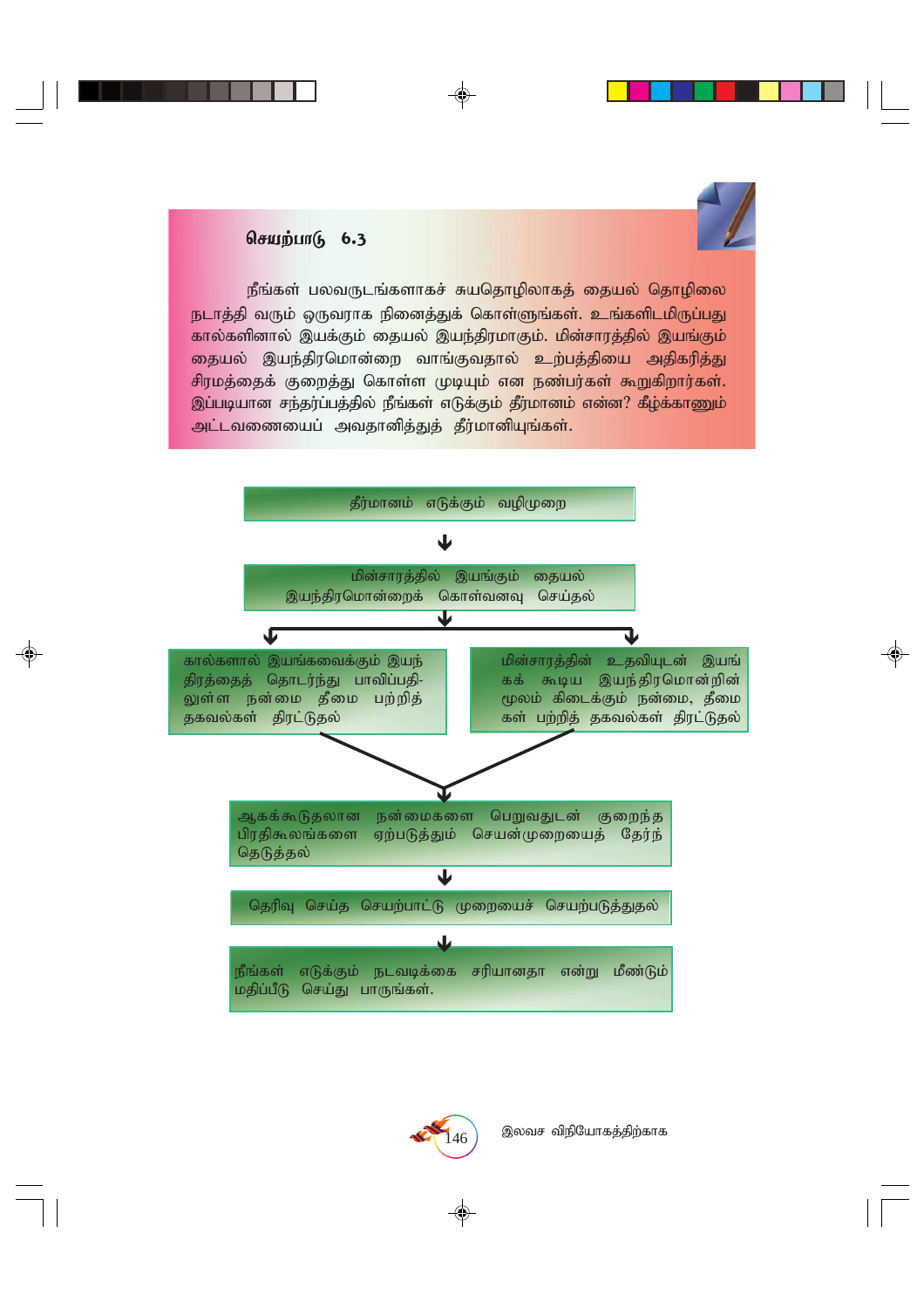#### *nghWg;Gk; mu;g;gzpg;Gk; nghWg;Gk; mu;g;gzpg;Gk;*

பின்வரும் படத்தைப் பாருங்கள். சிற்றளவு வணிகத்தை ஆரம்பித்து நல்ல முன்னேற்றத்தைக் கண்டுகொண்டதும் நல்ல முயற்சியுள்ளதுமான முதலாளியையே இங்கு காண்கிறீர்கள். இவர் பொறுப்புணர்ச்சியுடனும் அர்ப்பணிப்புடனும் தனது வணிகத்தில் ஈடுபட்டமையினாலேயே இந்நிலைமைக்கு வந்திருக்கிறார் என கிராம மக்கள் கூறுகின்றனர். இப்பொழுது இந்த முதலாளியிடம் பொறுப்பு, அர்ப்பணிப்பு பற்றி கேட்டறிந்து கொள்வோம்.

- முதலாளி : பொறுப்பென்று சொல்வது தனது செயற்பாடுகளுக்குரிய **ஊழியர்கள், சமூகம், நுகர்வோர் என்போர் மீதுள்ள** அக்கறையாகும்.
	- $\boldsymbol{\cdot}$ ைவாடிக்கையாளர்களின் தேவைகளையும், விருப்பங்களையும் இனங்கண்டு அவற்றைப் பூர்த்தி செய்தல்.
	- ❖ வாடிக்கையாளர்களுடன் நேர்மையாகவும் நியாயமாகவும் நடந்து கொள்ளல்
	- $\boldsymbol{\cdot}$  சுற்றாடலுக்குத் தீங்கு விளைவிக்காதிருத்தல்.
	- $\boldsymbol{\cdot}$  சமூகத்திற்கு நன்மை பயக்கும் வகையில் செயற்படுதல்

ரஜீவ் :- அப்படியென்றால் முதலாளி அர்ப்பணிப்பு என்று சொல்வது என்ன?

*Kjyhsp :- mu;g;gzpg;G vd;W nrhy;tJ Neuk;> fhyk;>* பாராது தனிப்பட்ட தேவைகளைக் கருத்திற் கொள்ளாது நன்மை, தீமைகளைக் கருதாது வணிகச் செயற்பாடுகளைக் குறைவின்றிச் செய்வதாகும். நான் சோம்பல் படவில்லை, சலித்துப்போகவில்லை, அதைரியப்படவில்லை எந்த விதமான தடைகள் வந்த போதிலும் முயற்சியைக்கை விடவில்லை. சவால்களுக்கு முகம் கொடுத்து அச்சமின்றி வேலை செய்தேன். இதைத்தான் மகனே அர்ப்பணிப்பு என்று சொல்வது.



தேவிகா அக்காவின் அனுபவத்தின் மூலம் நெகிழ்வுத் தன்மை பற்றி கற்றுக் கொள்வோம்.

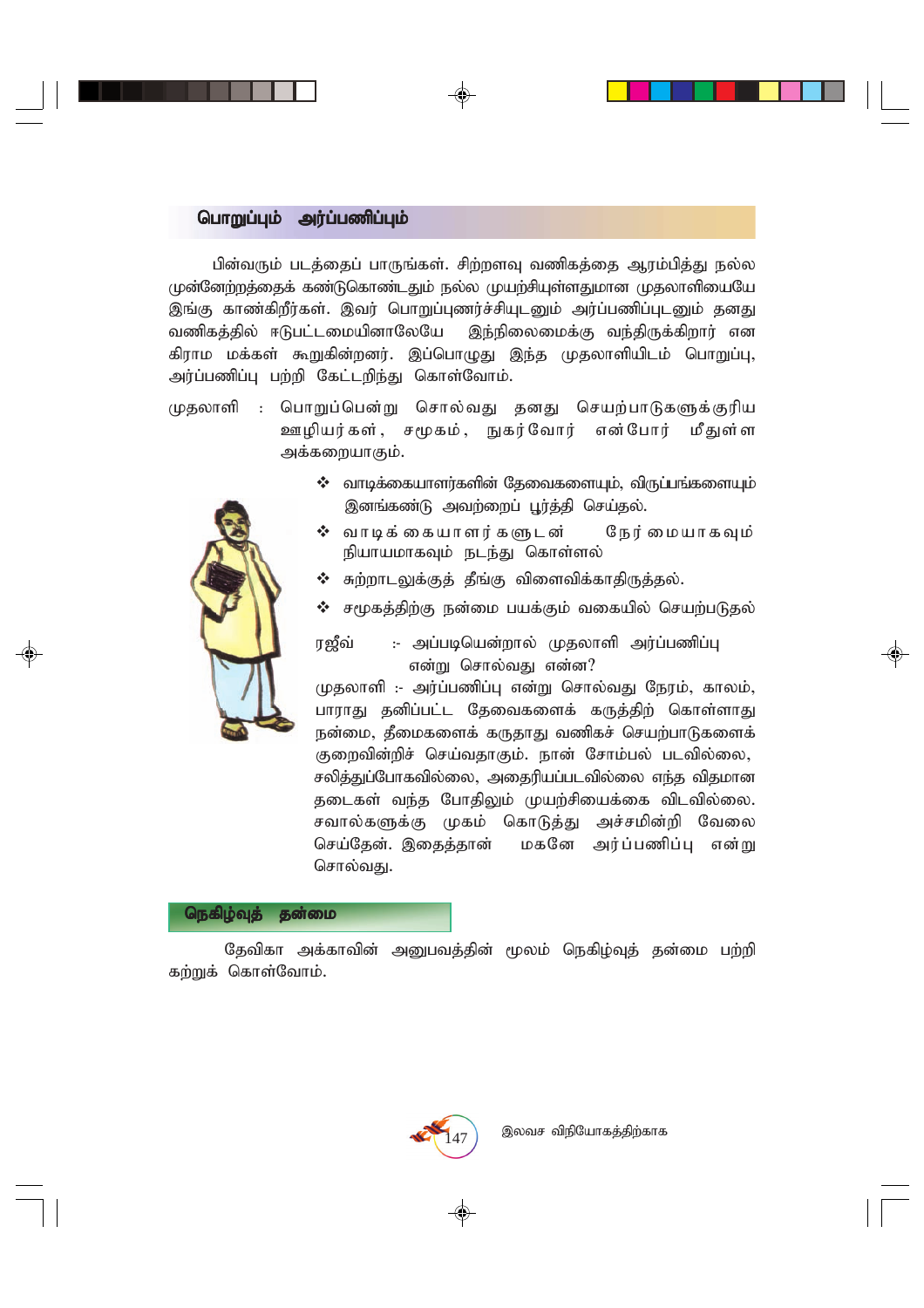அக்கா எனது வகுப்பில் நான் செயன்முறைத் தொழினுட்பத்திறன் பாடத் திற்காக தலைமைத் துவம் சம்பந்தமாக நாடகமொன்றை நடித்துக் காட்ட வேண்டும். தலைமைத்துவத்தில் நெகிழ்வுத்தன்மை பற்றிய விடயங்களைக் *கூற முடியுமா?* 



நான் பணிபுரியும் உற்பத்தி நிறுவனத்தின் முகாமையாளருக்கு இப்பண்புகள் ஏராளமாக உள்ளன. இதனால் இதைப் பற்றிச் சொல்வதில் சிரமமேதும் இல்லை. நாம் வாழும் சூழலில் வேகமாக மாறிச் செல்லும் தொழினுட்ப விருத்தி, வருமான நிலை உயர்வு, மக்களின் எண் ணங்களும் கருத்துக்களும் மாற்றமடைதல், கல்வி நிலை உயர்வு போன்ற காரணங்களால் மனிதத் தேவைகளும் வேகமாக மாற்றமடைகின்றன. இவைபற்றி விளிப்புடன் இருந்து சந்தர்ப்பத்திற் கேற்ற வகையில் நெகிழ்வுடன் எங்கள் முகாமையாளர் நடந்து கொள்கிறார்.





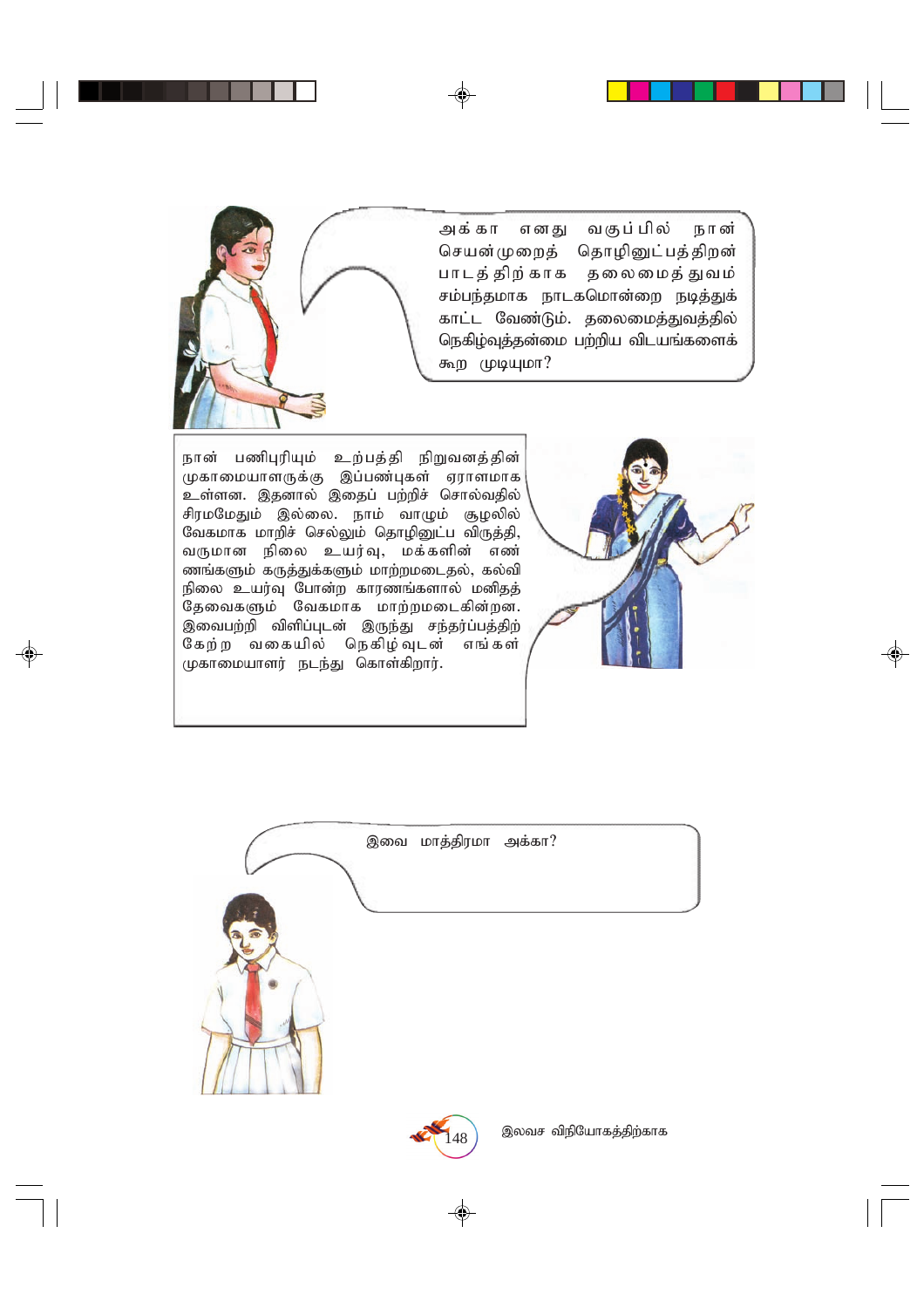இல்லையில்லை. வாடிக்கையாளர்களின் கருத்துக்களையும் வேண்டுகோள்களையும் செவிமடுக்கிறார். விமர்சனங்களை மதிக் கிறார். அதே போல் பணிபுரியும் பணியாட் களின் கருத்துக்களுக்கும், வேண்டுகோள் களுக்கும் மதிப்பளிக்கிறார். அவர்களின் சுகதுக்கங்களில் கவனஞ் செல்வதோடு அரசின் சட்டதிட்டங்களுக்கும் இணங்கி நிறுவனத்தை நடத்திச் செல்கின்றார். நெகிழ் வுத் தன்மை என்று சொல்வது. சூழல் *khw;wj;jpw;Nfw;g jiyikj;Jtk; tfpf;Fk;* முயற்சியாளரும் மாறிக் கொள்ள வேண்டும். சுருக்கமாக சொல்வதாயின் நெகிழ்வுத் தன்மையென்பது சூழல் மாற்றங்களுக்கேற்ப மாறிக் கொள்வதற்கு முயற்சிப்பதாகும்.



#### **தலைமைத்துவம்**

இளைஞர் கழகத்தினால் ஒழுங்கு செய்யப்பட்ட சிரமதானத்திற்காக நல்ல தலைவரைத் தெரிவுசெய்தல்.

எங்களுடைய இளைஞர் கழகத்தால் ஒழுங்கு செய்யப்பட்டுள்ள சிரமதான வேலைகள் தொடர்பான **ஒழங்குகளை** கலந்துரையாடுவதற்காகவே நாம் இங்கு கூடியுள்ளோம். இச்சங்கத்தில் தலைவர் என்ற வகையில் இவ்வொழுங்குகளைத் திட்டமிட்டுநடைமுறைப்படுத்த சிறந் ததோர் தலைவர் தேவைப்படுகிறார். எனவே நாம் முதலில் ஒரு தலைவ ரைத் தெரிவு செய்வோம்.



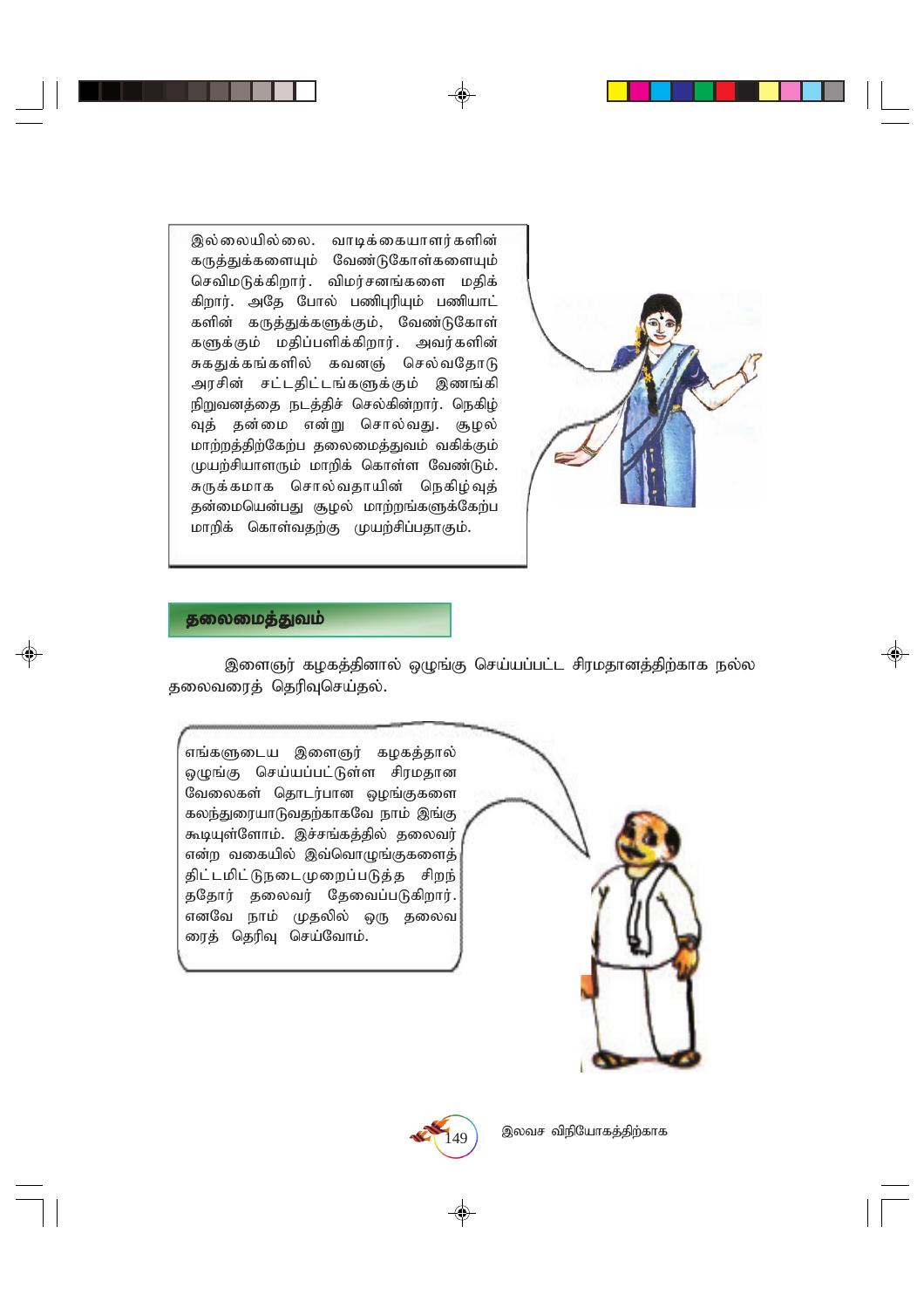தலைவர் அவர்களே இம்முறையும் நாங்கள். ரவிசங்கர் ஆசிரியரைத் தெரிவு செய்வோம் *Vnddpy; nrd;w Kiw ghlrhiy tpis ahl;Lg; Nghl;bia vq;fs; vy;NyhupdJk;* ஒத்துழைப்பைப் பெற்று இவர் நன்றாகச் செய்தார். பெரியவர் சிறியவர் என்ற பேதமின்றி கிராமத்திலுள்ள எல்லோரினதும் ஒத்துழைப் *igg; ngWtjpy; Mrpupau; kpfTk; ty;ytu;.* அத்தோடு இவருக்கு எல்லோரிடத்திலும் நல்ல மதிப்பும் வரவேற்பும் உண்டு.

இளைஞர் கழக உறுப்பினர்களுக்கும் கிராமத்திலுள்ள எல்லோருக்கும் வேலை களை பகிர்ந்து கொடுத்து, அவற்றை அர்ப்பணிப்புடனும் பொறுப்புணர்வுடனும் செய்யும் முறையை ஆசிரியர் எமக்கு காட்டித் தந்தது மட்டுமல்லாமல் அவரும் அப்படியே செய்து காட்டினார். அனைத்து வேலைகளுக்கும் அவரிடம் திட்டமொன்று இருந்தது. நேரத்திற்கு வேலை செய்தார்.



<u>இந்த</u> பிரேரணை மிகவும் நல்லது. வேறு *vtiuAk; njupT nra;Ak; mgpg;gpuhak;* இருந்தால் சந்தர்ப்பம் வழங்க முடியும்.





 $\ket{150}$  இலவச விநியோகத்திற்காக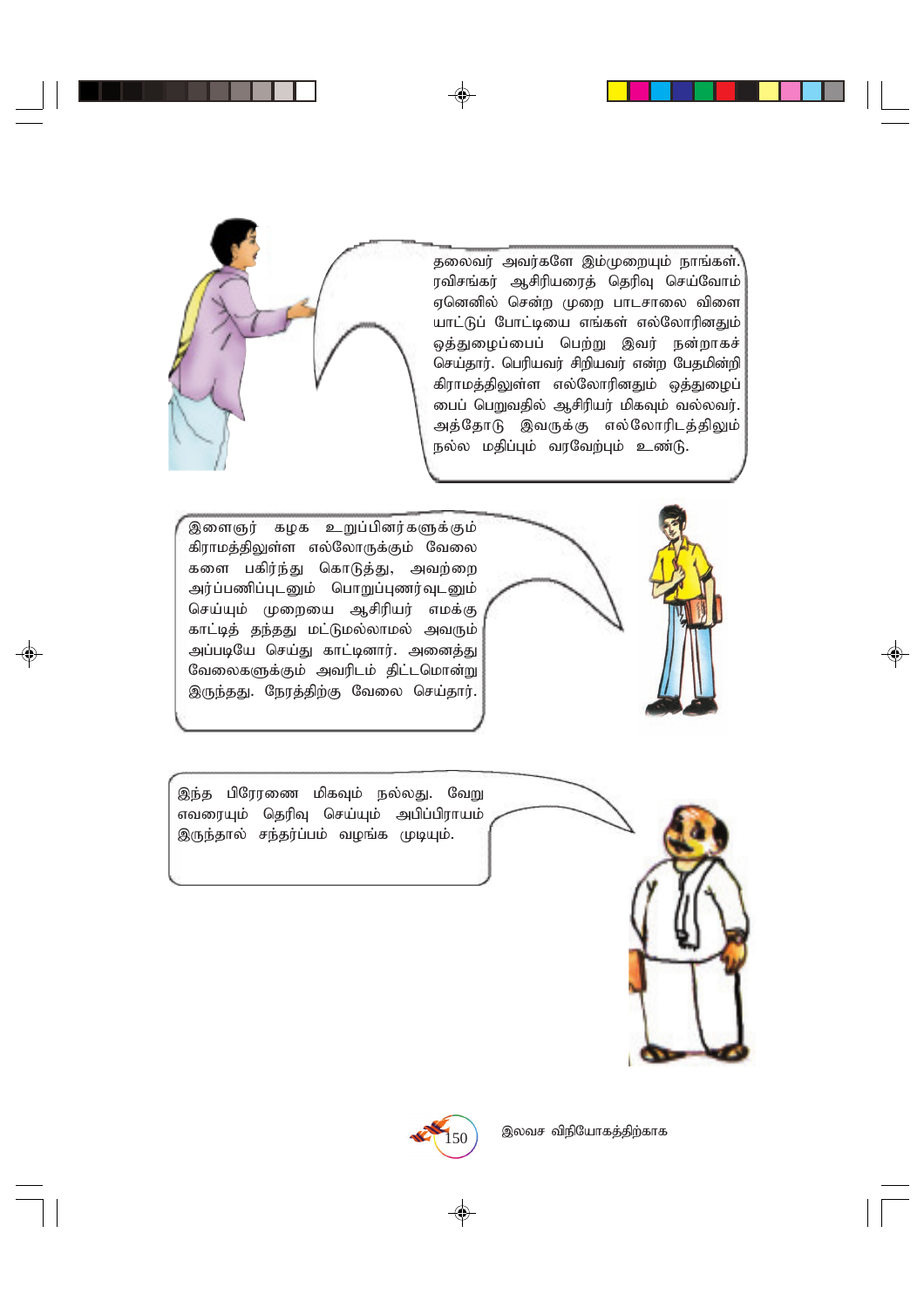,<br>ஐயோ இல்லை.ரவிசங்கர் ஆசிரியரின் தலைமைத்துவத்தை நாங்கள் எல்லோரும் விரும்புகின்றோம். எந்தப் பிரச்சினை எழுந் தாலும் அவர் தூரநோக்கோடு மிகவும் *nghUj;jkhd Kiwapy; KbTfis* உடனுக்குடன் எடுக்கும் ஆற்றல் படைத்தவர். அத்தோடு பொறுமையும் எல்லோருடைய கருத்துக்களுக்கும் மதிப்பளிக்கக் கூடிய பண்பும் அவரிடம் காணப்படுகின்றது. அதனால் கருத்து முரண்பாடு எதுவும் *Vw;gLtjpy;iy. vq;fs; NtiyAk;* முழுமை பெறும்.



இவ்வுரையாடல் மூலம் ரவிசங்கர் ஆசிரியர் சிறந்த தலைமைத்துவப் பண்புகளை உடையவரென அறியலாம். கீழ்க்குறிப்பிடப்பட்ட பண்புகள் உங்களிடம் உள்ளதா எனச் சிந்தித்துப் பாருங்கள்.

# தலைமைத்துவப் பண்புகள்

- $\Leftrightarrow$  திட்டமிட்டு வேலைகளைச் செய்தல்.
- $\div$  சிறந்த முறையில் ஒழுங்கமைப்புச் செய்தல்.
- $\mathbf{\hat{v}}$   $\rho$  *d*<sub>m</sub>  $\rho$ <sub>j</sub> *d*<sub>m</sub> *d*<sub>m</sub> *d*<sub>m</sub> *d*<sub>m</sub> *d*<sub>m</sub>
- $\Leftrightarrow$  சீராக நிர்வகிக்கும் திறன்
- $\clubsuit$  மற்றவர்களின் ஒத்துழைப்பைப் பெற்றுக் கொள்ளுதல்
- $\boldsymbol{\cdot}$  மொருத்தமான இடத்தில் தகுந்த தீர்மானங்களை எடுத்தல்
- $\boldsymbol{\cdot}$  ரெகிழ்வுத் தன்மையுடன் சவால்களுக்கு முகங்கொடுத்தல்
- $\Leftrightarrow$  தூர சிந்தனையுடன் கூடிய அறிவு
- $\div$  பொறுமையும் எல்லோருடனும் இணங்கிச் செயற்படும் தன்மையும்
- $\div$  சமூகம் நலம்பெறும் வகையில் செயற்படுதல்



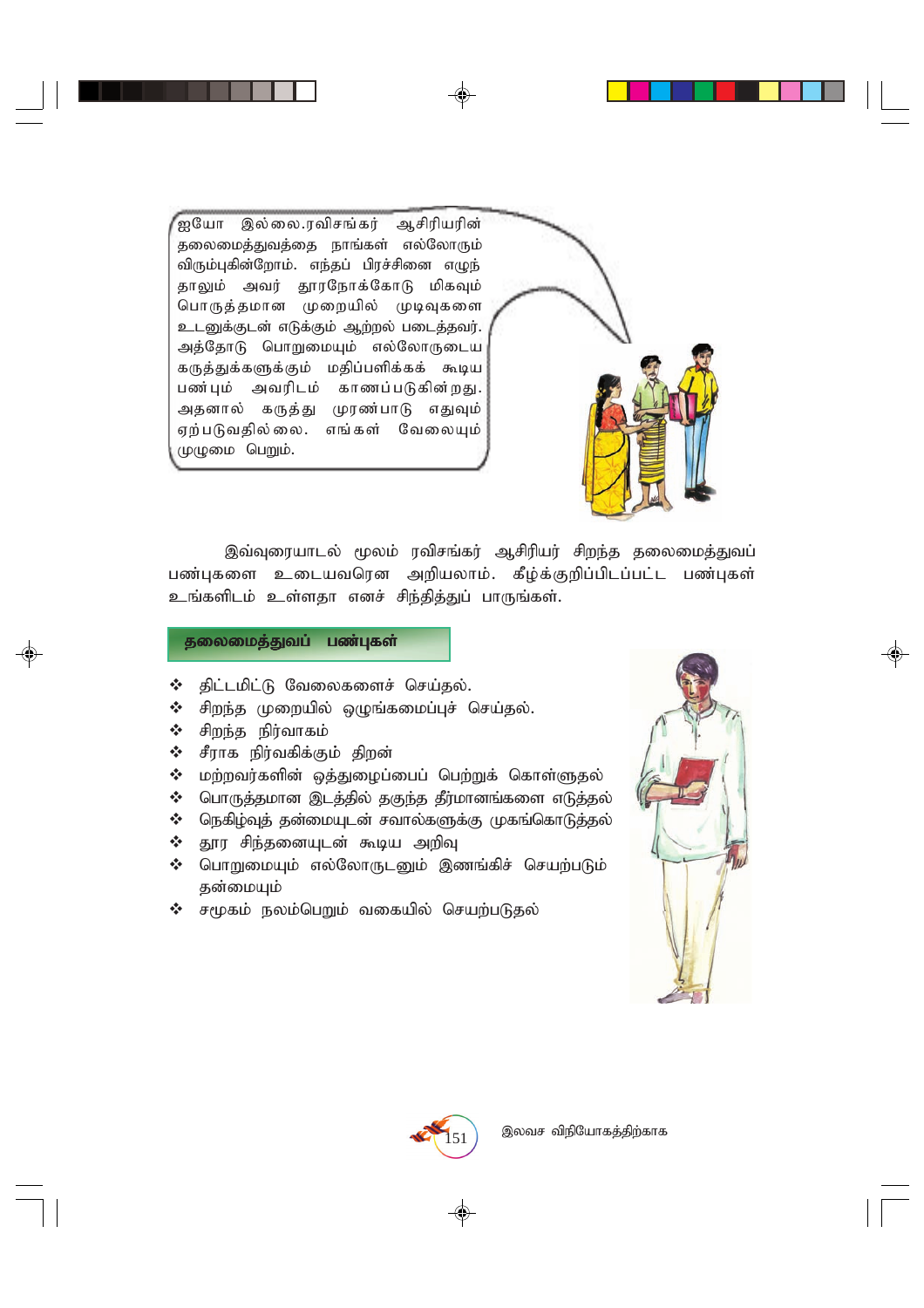# செயற்பாடு 6.4

நீங்கள் பாடரீதியான செயற்பாடுகளில் ஈடுபடுவதுபோல இணைப் பாடவிதானச் செயற்பாடுகளில் தலைமைத்துவம் வகித்த சந்தர்ப்பங்கள் பற்றிச் சற்று சிந்தியுங்கள். கீழ்க் காணும் அட்டவணை மூலம் நீங்கள் நடந்து கொண்ட முறையினை ஒப்பிட்டுப் பார்ப்பதன் மூலம் உங்க  $\overline{\mathsf{m}}$ டமுள்ள தலைமைத்துவப்பண்புக்களை இனங்காணுங்கள்.